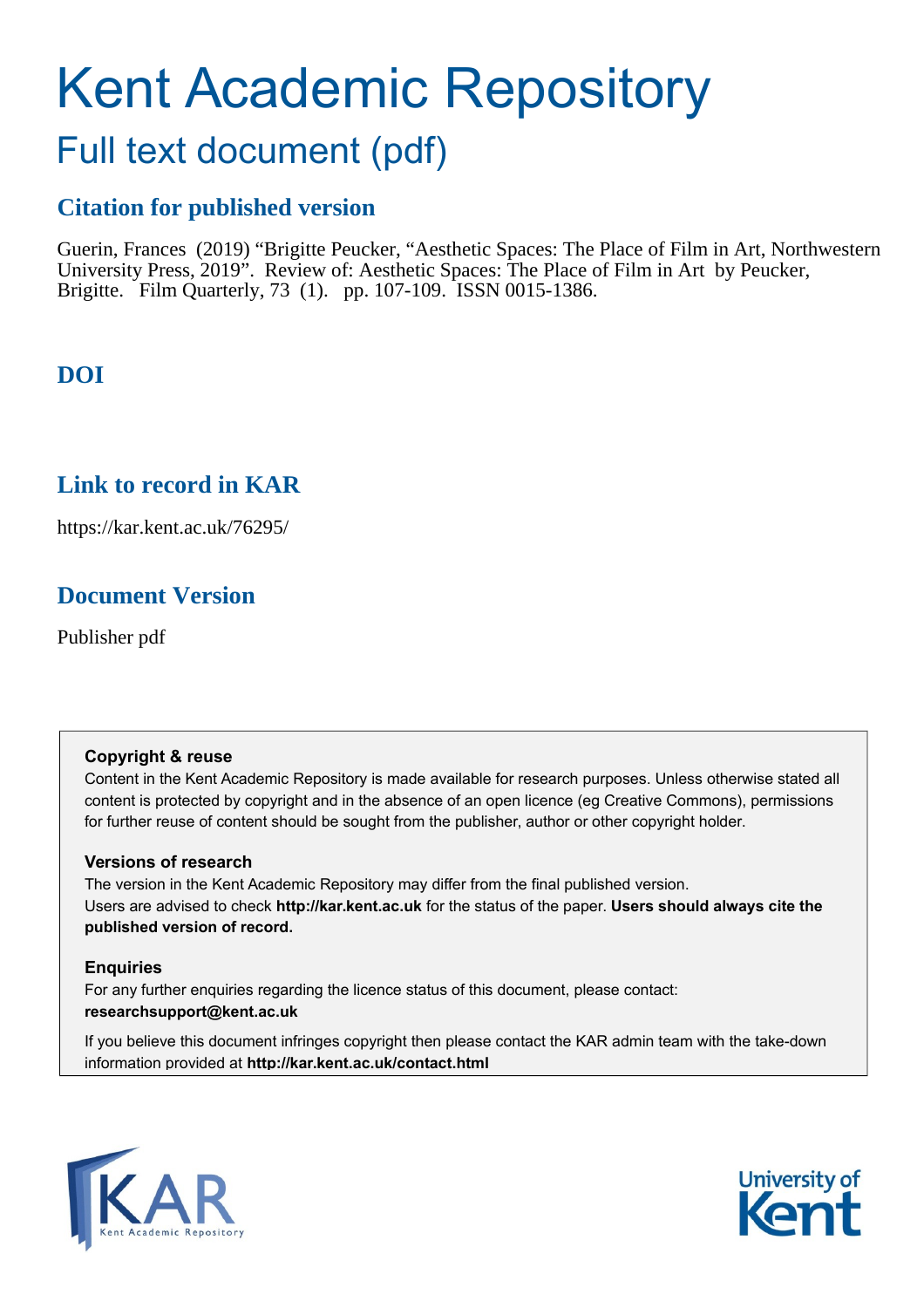#### CARRIE RICKEY

#### The Apartment Complex: Urban Living and Global Screen Cultures edited by Pamela Robertson Wojcik

Did historian Lewis Mumford inadvertently inspire a 1930s movie subgenre when he observed of the skyscraper that instead of awe, its lofty apartments struck terror in the heart of the average urban dweller? So suggests Merrill Schleier in "Palaces of Pleasure and Deceit among the Clouds: The Depression-Era Cinematic Penthouse Plot," the lead essay in The Apartment Complex, a collection edited by Pamela Robertson Wojcik that examines how urban architecture in film influences narrative (the premise of her earlier study, The Apartment Plot).

Each of the essays in The Apartment Complex builds upon the premise of Wojcik's earlier book that wedded cinema studies to urban studies. The chronological span of the cinematic and televisual texts covered ranges from Schleier's discussion of 1930s Manhattan penthouse intrigues to those that take place in the Baltimore projects of David Simon's The Wire (HBO, 2002—8). Between the first and last essay, writers variously discuss the semiology of apartments in the movies of Billy Wilder, Rainer Werner Fassbinder, Chantal Akerman, and Roman Polanski, with a detour to "the apartment musical" of filmmakers Alain Resnais and Tsai Ming-Liang.

Structurally speaking, The Apartment Complex reads like a series of far-ranging responses to Wocjik's book. It is less a freestanding work than an add-on to The Apartment Plot. Its strength lies in how the individual essayists apply Wojcik's thesis—developed for post–World War II American films— to the more recent output of international films and television.

It was Mumford-type thinking, Schleier says, that led to what she dubs "the penthouse murder mystery" (31); here, she refers to one of those swanky movies in which a shifty or libidinous penthouse dweller is murdered in his aerie after a forbidden liaison or one whose corpse surfaces during a wild party. In other words, it's a movie that doesn't show the privileged enjoying their privileges but instead focuses on the corrupt politician, bootlegger, or gangster plying his trade.



During the 1920s, when there seemed to be no upper limit to the economy or the skyscraper, apartments in the clouds were literal castles in the air, heralded as a "solution to urban congestion" (24). But with the onset of the Depression, says Schleier, there came a "shift in attitude." Where a decade previous, penthouses embodied "American ingenuity and aspiration," by the 1930s they "came to be regarded as 'tombstones of capitalism' . . . frequently linked to the corruption wrought by the wealthy"  $(32)$ .

Schleier cites many examples of penthouse murder mysteries, including The Secret Witness (Thornton Freeland, 1931), A Shriek in the Night (Albert Ray, 1933) and The Ninth Guest (Roy William Neill, 1934). The last provides a platform from which she does a deep dive into the semiology of the penthouse murder mystery. In Neill's film, an unknown penthouse dweller appeals to the guests' collective vanity by sending an invitation to his prestigious address. Schleier describes the penthouse's "labyrinthine innards and murky spaces" (35) in which the host/criminal remains undetected.

Film Quarterly, Vol. 73, Number 1, pp. 98–109, ISSN 0015-1386, electronic ISSN 1533-8630. © 2019 by The Regents of the University of California. All rights reserved. Please direct all requests for permission to photocopy or reproduce article content through the University of California Press's Reprints and Permissions web page, http://www. ucpress.edu/journals.php?p=reprints. DOI: https://doi.org/10.1525/FQ.2019.73.1.98.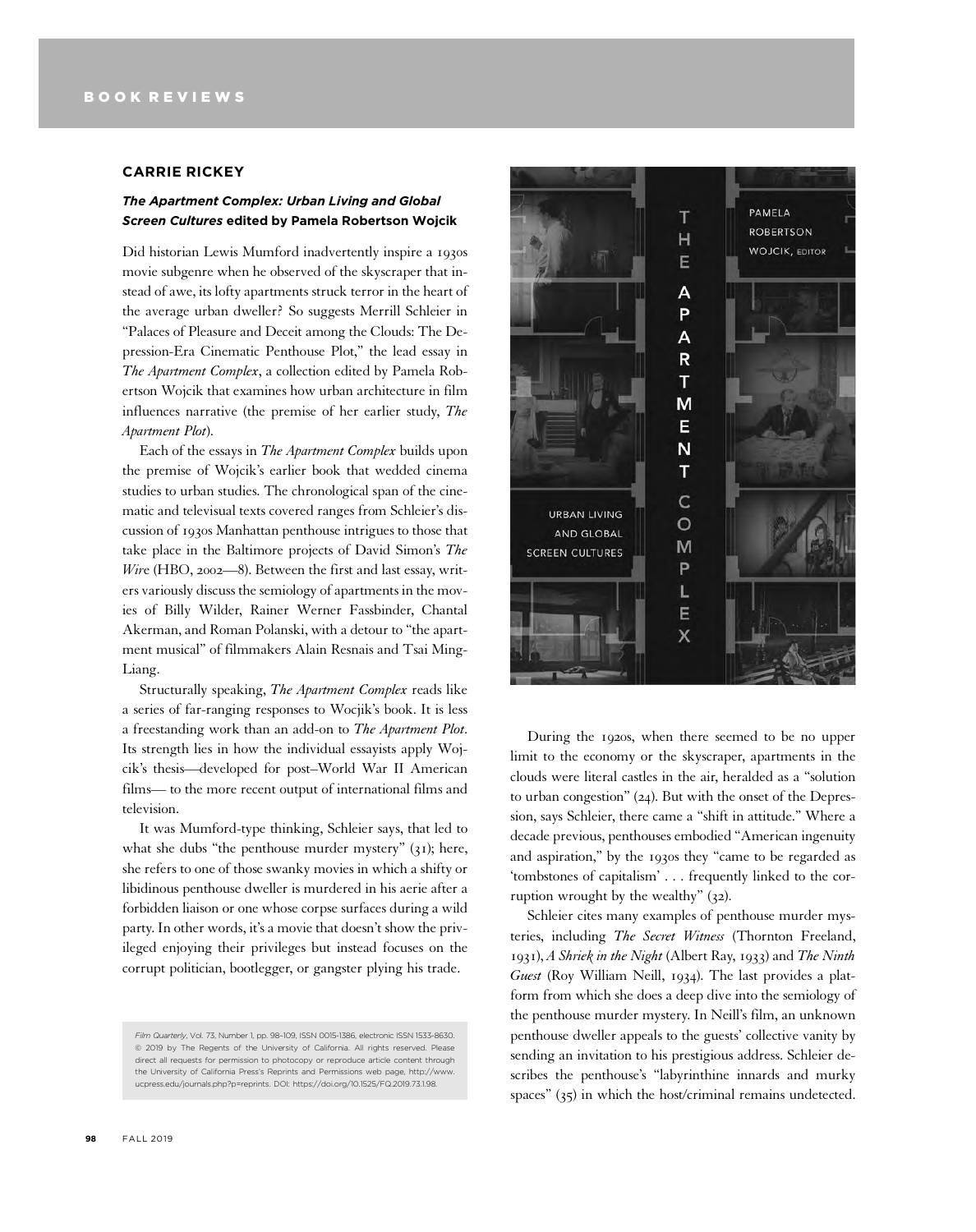This cinematic penthouse, she writes, is the "Depression era's haunted house" (35), "carrying the stain of unresolved class conflicts and jealousies within its very structure."

In his essay "From Walter Neff to C. C. Baxter: Billy Wilder's Apartment Plots," Steven Cohan considers four films, discussing how noir and the apartment plot are parallel genres in Wilder films. Cohan examines Wilder's Double Indemnity (1944), Sunset Boulevard (1950), The Seven Year Itch (1955), and The Apartment (1960), noting that they provide "a means of tracing the intricate relationship of film noir to the apartment genre through the urban habitat of the single man" (45). The earlier two, he writes, are noirs with "incomplete apartment plots;" the latter two are apartment plots veering into sex comedies that "view urban bachelorhood from a cynical viewpoint more characteristic of film noir" (45). Cohan's strongest arguments illustrate how "the apartment plot" is a frame that draws viewer attention simultaneously to urban interiors and to the inner lives of its characters.

For Cohan, noir and the apartment plot "function in a dialectic tension with each other" (63). In the Wilder noirs, bachelorhood affords each hero a room of his own where his privacy is disrupted by the intrusion of a femme fatale. By contrast, in the Wilder apartment sex comedies, wannabe playboys welcome the intrusion—but there are mitigating circumstances. The married hero of The Seven Year Itch (Tom Ewell) misses his wife and son who are summering in Maine while simultaneously being happy to be free of them. His summer bachelor fantasizes about seducing the sexy blonde (Marilyn Monroe) subletting the flat upstairs, but is too guilt-ridden to act on his fantasy. The male lead in The Apartment (Jack Lemmon) is routinely displaced from his bachelor pad, having loaned his flat to various workplace superiors for their extramarital fun in exchange for his intraoffice promotion. Cohan notes that these awkward comic characters are unlike those 1950s swinging bachelors personified by Frank Sinatra in The Tender Trap (Charles Waters, 1957) and Ralph Meeker in Kiss Me Deadly (Robert Aldrich, 1955), whose apartments are built for pleasure.

Cohan concludes on a note that underlines the fleeting lightness of the director's noirs and the lingering darkness of his comedies. In the Wilder noirs, the director's male leads are able to briefly enjoy what Wojcik herself once described as "Utopian fantasies of neighborhood, community, contact and porousness, even as [these fantasies] present the darker side of urban encounters" (63). For Cohan, the comedies "do more than just hint at the darker side of those utopian fantasies, while the noirs find more idyllic value in the bachelor's solitary urban dwelling" (63).

Is there such a cinematic animal as "the apartment plot musical"? The first example that comes to mind is *Broadway* Melody of 1936 (Roy Del Ruth, 1935), in which three hoofers (Buddy and Vilma Ebsen and Eleanor Parker) repair to the roof of their New York tenement to breakfast and dance. In an essay contrasting the ecstatic On connaît la chanson (Same Old Song, Alain Resnais, 1997) with the apocalyptic Dong (The Hole, Tsai Ming-Liang, 1998), Joe McElhaney celebrates the modernist "apartment plot musical," a genre that unfolds in a restricted space, and where sometimes a coffee table is employed as a dance floor. McElhaney turns to Hollywood musicals such as *I Love Melvin* (Don Weis, 1953) to note that "apartment living and the formation of romantic couples are essential in On connaît la chanson and The Hole. But the implications of urban space undergo a shift in these later films, and the notion of the urban world as a hypothetical playground for romance and social success likewise undergoes a shift" (69).

And how. It's been twenty years since I've seen The Hole, but at the time I regarded the film not as a musical but as an allegory of the impending erasure of Taiwan, the Republic of China, which would in 2000 be incorporated as part of "One China" under the People's Republic. In Tsai's film, which is set in during the final week of December 1999, the residents of Taipei, Taiwan's capital, suffer from an insidious pandemic (some of the residents have transformed into Kafkaesque cockroaches!) and have been alerted that their water will be turned off on January 1. Their indoor taps won't be operative, but outside there are torrents of rain, as though the skies weep at the prospect of a united People's Republic and Republic of China. The two leads are the man in the upstairs apartment and the woman in the flat directly below. When a plumber fixes the leak in her apartment, he leaves a hole between her ceiling and his floor—an opening that effects a connection between what appear to be the last man and last woman in Taipei.

Given its doom and gloom, it's hard to think of The Hole's setting and plot as the stuff of a musical. And yet, during four musical interludes, the characters transcend the restricted space of their flats and their shrinking horizon. McElhaney persuades the reader (this one, at least) that the film's climax, a slow dance between the two apartment dwellers, in its "emotional and musical intensity in the midst of chaos and death[,] . . . is a magisterial representation of the musical's utopic impulses" (76).

Implicit in the collection's essays on Rainer Werner Fassbinder (by Michael DeAngelis) and Chantal Akerman (by Annamarie Jagose) is a reminder that characters—specifically, the son in Mutter Küsters' Fahrt zum Himmel (Mother Küsters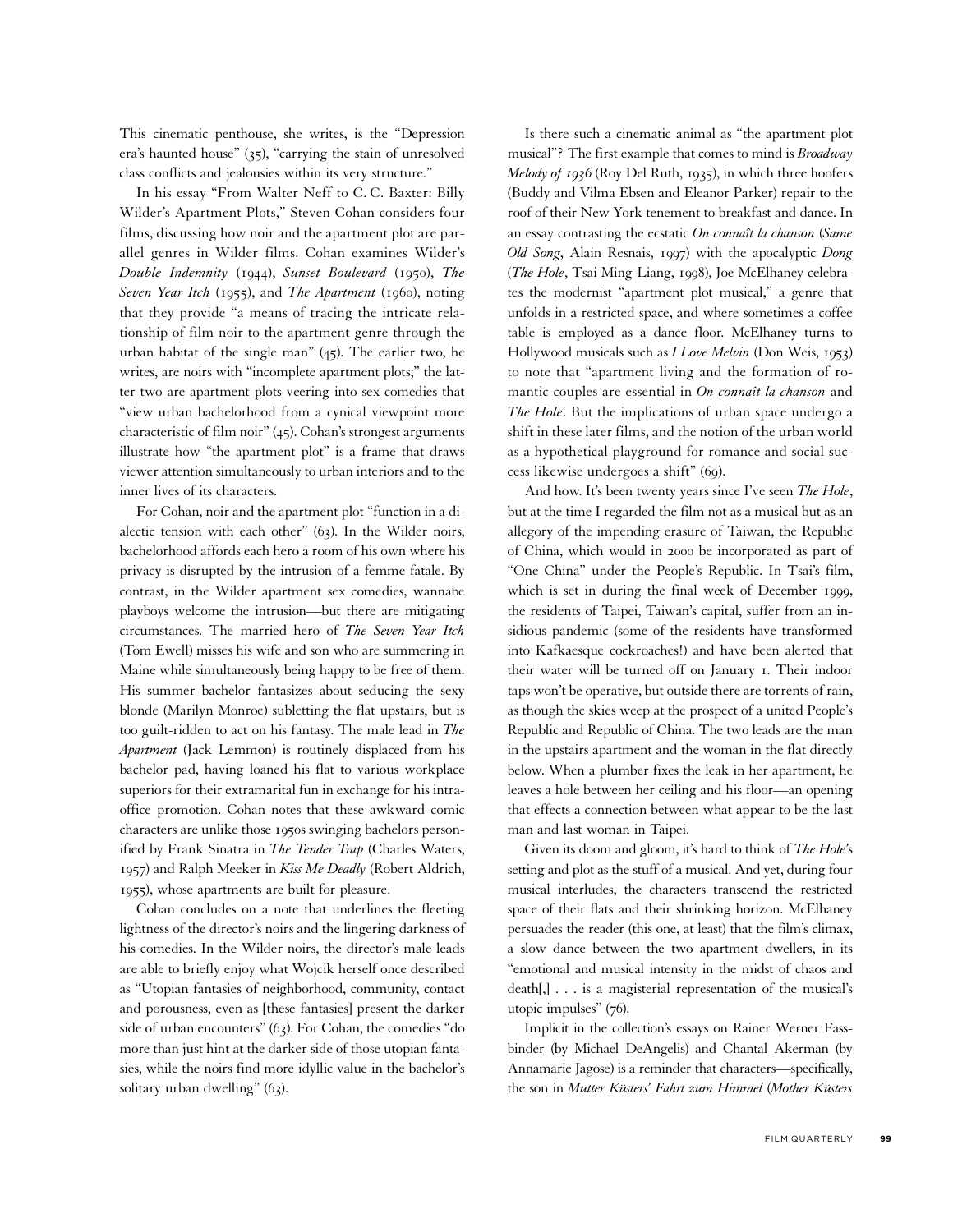Goes to Heaven, Rainer Werner Fassbinder, 1975) and the title character in Jeanne Dielman, 23, quai du commerce, 1080 Bruxelles (Chantal Akerman, 1975)—worked out of their apartments decades before home offices were a thing. While both are excellent essays on the sociopolitical ramifications of each of the directors' work, neither persuaded me that viewing Fassbinder and Akerman through the lens of the apartment plot deepened the understanding of their films.

In Mother Küsters, writes DeAngelis, "The sense of the apartment as a private domain rendered public is reinforced" (98) when journalists and other interested parties visit the house where once resided a factory worker. When he hears he is to be laid off, he murders his foreman and then commits suicide. First a newspaperman and then Communist Party members come to the Küsterses' apartment and politicize his death to advance their own causes. Yes, there is an apartment here, but it's a movie about how media mediates and how political figures politicize, not about real estate.

Jagose looks at *Jeanne Dielman*, a film that here needs no synopsis, with an anthropologist's eye, noting that "the apartment plot of Akerman's film is not simply or even primarily spatial; it is, as importantly, temporal, and not just in its celebrated attention to the durational span of everyday domestic gesture" (121). For Jagose, *Jeanne Dielman* is an examination of a woman's daily life at the moment it is about to pass from lived experience into history. For me, it is a landmark film shot in an apartment, one not especially illustrative of the apartment plot.

Where the collection's first essay recognizes the penthouse as a locus of the "haunted house" film, Veronica Fitzpatrick's "Home's Invasion: Repulsion and the Horror of Apartments," an intelligent and poetic analysis of Repulsion (Roman Polanski, 1965), discusses the apartment as the setting of a horror movie that witnesses its character's psychological unraveling. Repulsion, she writes, was the first in Polanski's "apartment trilogy," which includes Rosemary's Baby (1968) and The Tenant (1976). Fitzpatrick quotes Wocjik's The Apartment Plot to the effect that, rather than being just a setting, in this genre the apartment "motivates or shapes the narrative in some key way" (129). For Fitzpatrick, the apartment in Repulsion is not merely "a container for plot events and figural relations, but an active, if potentially ambient, participant in itself" (129).

Repulsion stars Catherine Deneuve as Carol, an affectless Belgian manicurist in London who shares an apartment with her sister and, sometimes, her sister's married lover. All that is known about Carol is that, as the title implies, she is repelled in particular by the smell of her sister's lover (she sniffs his discarded undershirt and retches) and a kiss from

her beau (from which she recoils and which she assiduously washes away). She is repulsed, in general, by men.

When sister and sister's lover depart for a brief vacation, both Carol and the apartment literally and figuratively crack up. "As Carol spends more and more time alone at home, days and nights bleed together and the space of the apartment increasingly mutates," says Fitzpatrick, "manifesting changes both cosmetic and constitutional" (131). The walls have arms—muscled, male arms—and they aren't graciously hoisting candelabras like those in Jean Cocteau's La belle et la bête (Beauty and the Beast, 1946); they are ravishing Carol, raped nightly by a male phantom in the apartment. When her apartment, the place where she should be safe, penetrates her, Carol can't easily wash it away. The apartment is not just a reflection of Carol's disintegrating mental state; it becomes her victimizer.

The collection's final essay, Paula J. Massood's " 'We Don't Need to Dream No More. We Got Real Estate': The Wire, Urban Development, and the Racial Boundaries of the American Dream," considers the adjacency of apartment and gangster plots in the first three seasons of David Simon's The Wire. Where some of the essays in the anthology trace how "the apartment plot" applies to foreign cinema, Massood notes that Wojcik's first book primarily focused on the white, middle-class spaces of the postwar era, spaces rarely populated by African Americans.

Massood's essay, then, serves as something of a color correction to Wojcik's original thesis. The characters on which she focuses are the African-American drug dealers turned real estate developers Stringer Bell (Idris Elba) and Avon Barksdale (Wood Harris), the cofounders of B & B Enterprises.

For Massood, the apartment plot of The Wire "operates mostly metaphorically in the series"  $(174)$ , "linked to the discourses of mobility" that run through it (175). The acquisition of abandoned or rundown properties in black and Latino neighborhoods and their transformation into luxury apartments are, Massood observes, "a form of territorial creep not dissimilar to the turf war over drug corners" (176).

Stringer sees property ownership as a path out of the ghetto. Massood quotes David M. Alff, who describes it as "his own form of the American Dream's aspiration to middle-class status" (180). In the end, Stringer is not made, but unmade, by dreams of real estate, for he is assassinated in his "apartment in the sky," his death bookending the lawless victims in the movies that Merrill Schleier had described. The metaphoric apartment plot is made real only after Stringer's death, when a detective sees the inside of the deceased's apartment and is taken aback by its sophistication.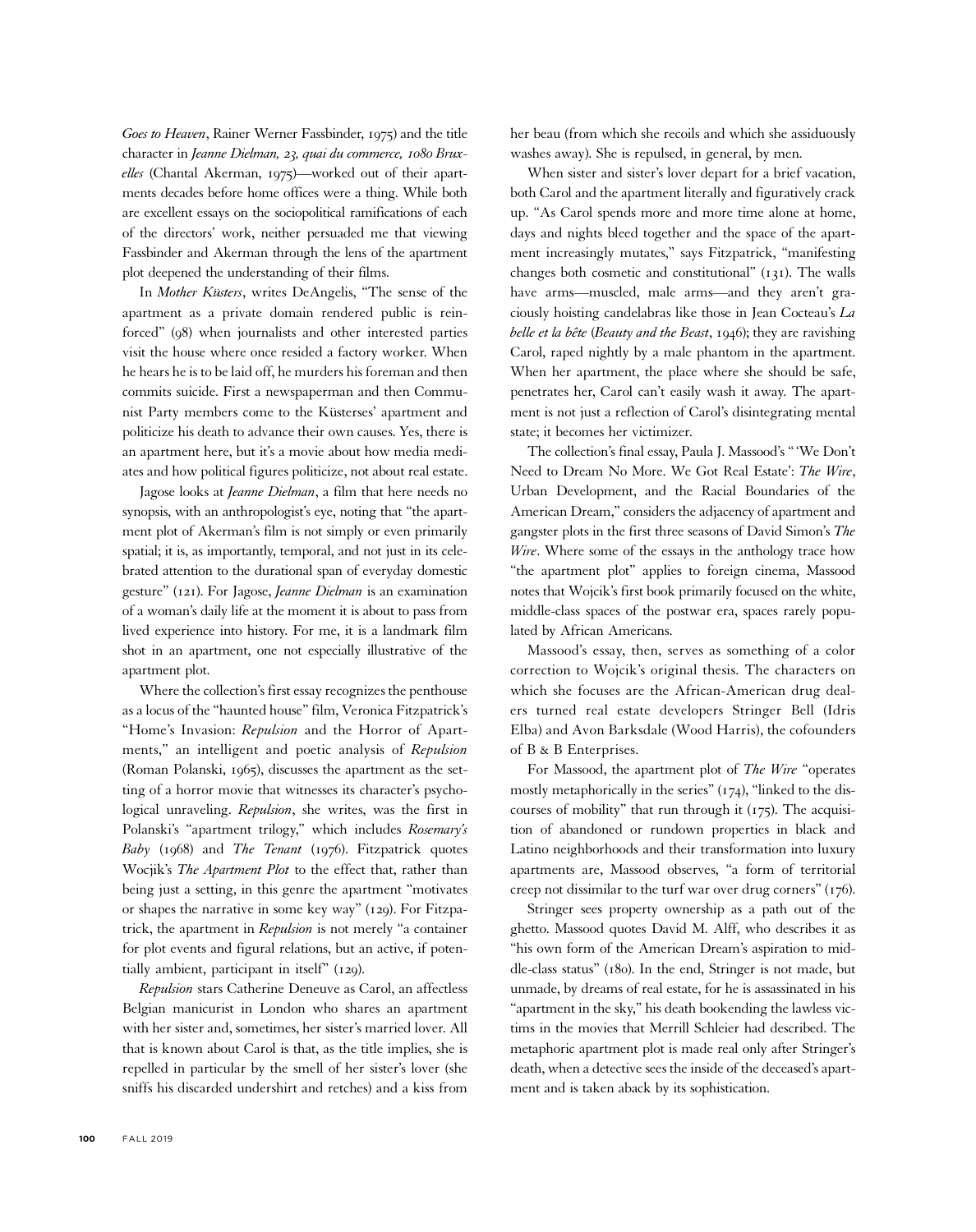Many of the individual essays in The Apartment Complex are worthy and then some, but the collection as a whole could have used a more present editorial voice, perhaps in the mode of interstitial commentary, in such a way that it employed the essays to enlarge the scope of "the apartment plot." Without it, the book seems to add up to less than the sum of its parts.

CARRIE RICKEY is film critic emerita of the Philadelphia Inquirer. She reviews movies for Truthdig.com and writes for the Forward and the New York Times. She is the recipient of the Los Angeles Press Club's 2018 award for Film and Television Commentary and of a regional Emmy (Mid-Atlantic Division) for Best Documentary for Before Hollywood: Philadelphia and the Birth of the Movies (2018).

BOOK DATA Pamela Robertson Wojcik, ed., The Apartment Complex: Urban Living and Global Screen Cultures. Durham, NC: Duke University Press, 2018. \$94.95 cloth; \$24.95 paper. 216 pages.

#### NICK DAVIS

#### Queer Times, Black Futures by Kara Keeling

With her first monograph, The Witch's Flight: The Cinematic, the Black Femme, and the Image of Common Sense (Duke University Press, 2007), Kara Keeling galvanized the thinking of a great many scholars in film studies as well as other disciplines. That book deployed a range of theoretical armatures (Deleuzian, Gramscian, black feminist, queer) to articulate why and how black lesbians persistently inhabit visual and ideological vestibules between visibility and invisibility, being and becoming, the singular and the general. Its analysis transcended issues of mere depiction since, in Keeling's view, simply "representing" black femmes where they have been occluded could as easily serve limited or hostile agendas as progressive ones. Instead, she placed more importance on seizing the black femme's fleeting and otherwise nonexistent figurations in cinema as prompts for interrogating what is meant by "representation" in its perceptual, political, and institutional valences.

Keeling's new book, Queer Times, Black Futures, extends queries that drove *The Witch's Flight*, analyzing at an even broader level how blackness itself unsettles and evades dominant modes of representation. The book asks what or who is "representable," who holds rights of access and inclusion within our cultural scene(s), and who, just as crucially, is entitled to invisibility, opacity, and non-sense. The forms of blackness that most excite Keeling contest the violent, oppressive pasts and presents in which humanity remains enmeshed. As Keeling acknowledges, art created from these contestatory positions is not free from complicity in the capitalist, hegemonic, or settler-colonialist systems that sustain the modern world's pandemic inequalities. Even

so, such formations of blackness herald worlds inimical to the current one, positing not just alternative futures but entire spatiotemporal planes that Keeling locates even farther afield, in a zone she designates as "after the future."

These ideas plainly affiliate Keeling's project with those propelling the current, extraordinary surge of Afrofuturist speculations across so many scholarly and cultural texts. However, while Keeling often marshals Afrofuturism as a guiding term, especially as defined by Kodwo Eshun and Ytasha Womack, she does not center that concept or seek to engage its full, ever-expanding bibliography. Indeed, *Queer* Times, Black Futures does not organize itself strictly around any one discourse, opting instead to braid eclectic traditions and pursue idiosyncratic connections.

Gilles Deleuze, Édouard Glissant, and Gilbert Simondon prove to be abiding theoretical influences, as do key concepts from an even wider range of past and present thinkers. These include Beth Coleman on racial technologies, adapting Heidegger's writings on techne; James Snead on repetition as a dominant trope in black culture; and Karen Barad's redefinitions of matter, blending insights from feminism and physics. Statistician and probability theorist Nassim Nicholas Taleb plays an especially fertile role in the book's arguments, as Keeling brilliantly rethinks his model of "antifragility" as a paradigm for the elastic ontologies of race and the achievement of collective survival against heavy and bloody odds. She derives her provocative notions of futures and futurity from more or less distinct traditions within black studies, queer studies, and corporate finance, though Keeling often dares her reader to consider these lineages together.

The book's biggest surprise is its recurrent attention to, of all literary characters, Herman Melville's Bartleby the Scrivener. That uncanny bachelor's cultivated aloofness and his stubborn recusal from assigned tasks strike Keeling as useful referents for the politics of textual, individual, and collective opacity that Queer Times, Black Futures explores and mostly valorizes. Bartleby's appearances, unexpected in a book so fixated on blackness and futurity, are selfconsciously structured in ways that accentuate their status as destabilizing thought experiments. He anchors three short caesuras between chapters—successively titled an "Interregnum," an "Interlude," and an "Intercession" that all but invite readers to debate whether they deepen or disrupt Keeling's lines of thought. I admit I oscillated between these two views, though in intellectual as well as formal terms, these sections do bear out the book's claim that inherited templates and transparent logics will not foster the wholly reconstituted futures that this book so hungrily seeks.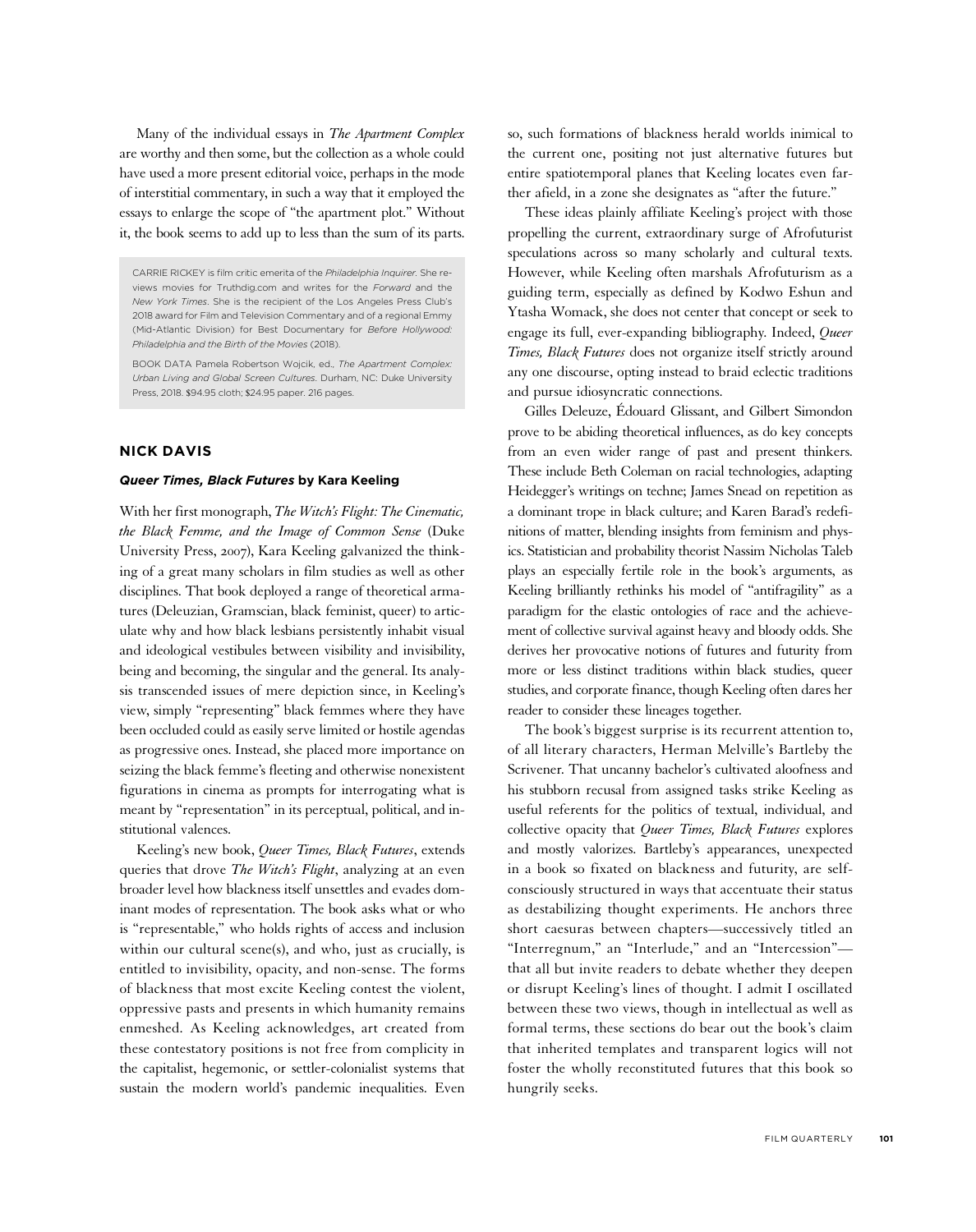Keeling's arguments culminate most powerfully in two chapters that apply her ingenious sense of how cinema functions to artworks that concertedly reinvent "the cinematic," syncretizing audio, visual, and digital innovations. In chapter 3, she rethinks the category of "black cinema" outside its customary rubrics, arguing that "the confluence of neoliberal multiculturalism as a mode of governance with a virulent strain of anti-Black racism that maintains the socioeconomic relations based in white supremacy indicates that analytics that rely on 'race,' 'representation,' 'difference,' 'recognition,' and 'power' must be recalibrated" (138).

Keeling presents John Akomfrah's "digitopic" minifeature The Last Angel of History (1996) and Arthur Jafa's "algorithmic" montage in the experimental shorts Dreams Are Colder Than Death (2013) and, especially, Love Is the Message, the Message Is Death (2016) as fruitful premonitions of that "recalibrated" black cinema. Such an enterprise presupposes new technologies, including new understandings of race  $as$  technology. These works thereby exemplify imaginative leaps, poetic repetitions, and "poetics of relation" that refuse to domesticate blackness within set coordinates, or to construe prospective future as nothing more than standard deviation from the present(s).

Works like those of Akomfrah and Jafa propose—in part by citing past historical moments, but more so through their unruly disruptions of form, thought, and affect—what "black cinema" could become while adjusting prior theorizations of what it has been, or always could have been. Keeling insists that such radical works, however contingent on cutting-edge means of production, realize potentials that were already present in cinema; they need not be seen to hail the advent of a new regime. In her potent words, "Focusing on questions raised by a perceptible Black existence within the cinematic means not only that another legitimate history of cinema can be written, but also that relationships between Black existence and technology emerge as central considerations no matter at what point in the history of the cinematic one focuses" (123).

Stretching these new parameters of what the "black cinematic" could denote, Keeling stages in chapter 4 a complex confrontation with Grace Jones's still-unfolding body of work and its symptomatic ties to legacies of fetishism and commodification. Drawing on Francesca Royster's and Steven Shaviro's rich readings of Jones's dizzying star text, Keeling's take on this artist proves even more conceptually multifaceted, encompassing multiple phases of Jones's career as well as the manifold media forms where she has intervened.

It is here that the book's persistent curiosity about twentyfirst-century finance and its vertiginous protocols really pays off. Keeling reads Jones's blackness, androgyny, and ferocious creativity as "transindividual resources" and as forms of potential wealth that are always-already entrapped within economies of debt. Given Jones's tastes for outré aesthetics and avant-garde technologies, those preoccupations of Queer Times, Black Futures also reach new peaks in this chapter. Jones's voice, music, and accompanying videos articulate but also formally enact new relations or "modulations" between the prescriptive and the excessive, the repetitive and the errant. Her work consequently allegorizes the formations and deformations of digital codes alongside the twisting and remixing of cultural, racial, and heteropatriarchal codes.

These two phenomenal chapters advance the book's earlier meditations on "freedom dreams," radical refusals, and poetries of the future, carrying these utopian ideas into even more vital, surprising terrain. In comparison, chapter 2, devoted to black queer cinema, seems to fire Keeling's imagination less fully, expanding without fully updating an excellent article from 2009, and reflecting a less adventurous notion of "the cinematic" than what she offers elsewhere. Chapter 5 applies some of the book's speculative questions about blackness, sexuality, and futurity to recent texts by Nigerian-American novelist Nnedi Okorafor and Kenyan filmmaker Wanuri Kahiu. This chapter's organization into nine sections of variable length (some just short paragraphs, one entirely blank) reiterates Keeling's commitment to bold leaps and eccentric forms but also embodies their variable analytic payoffs.

To the extent that my reading of Queer Times, Black Futures charts a progression from semifamiliar territory into a series of thrilling epiphanies, arriving at last amid a constellation of tantalizing but pointedly incomplete conjectures, the book's shape mirrors its intellectual concerns with riches already known, thresholds of dawning possibility, and prospects only barely imaginable.

NICK DAVIS is an associate professor of English and of gender and sexuality studies at Northwestern University, where his research and teaching focus on narrative cinema, queer theory, and American literature. He is the author of the film reviews at www.Nick-Davis.com and a contributing editor at Film Comment magazine.

BOOK DATA Kara Keeling, Queer Times, Black Futures. New York: NYU Press, 2019. \$89.00 cloth; \$30.00 paper; \$28.48 e-book. 288 pages.

#### RIELLE NAVITSKI

#### A Trail of Fire for Political Cinema: "The Hour of the Furnaces" Fifty Years Later edited by Javier Campo and Humberto Pérez-Blanco

Fernando Solanas and Octavio Getino's Argentine agitprop documentary La hora de los hornos (The Hour of the Furnaces, 1968) is unchallenged in its exemplary status in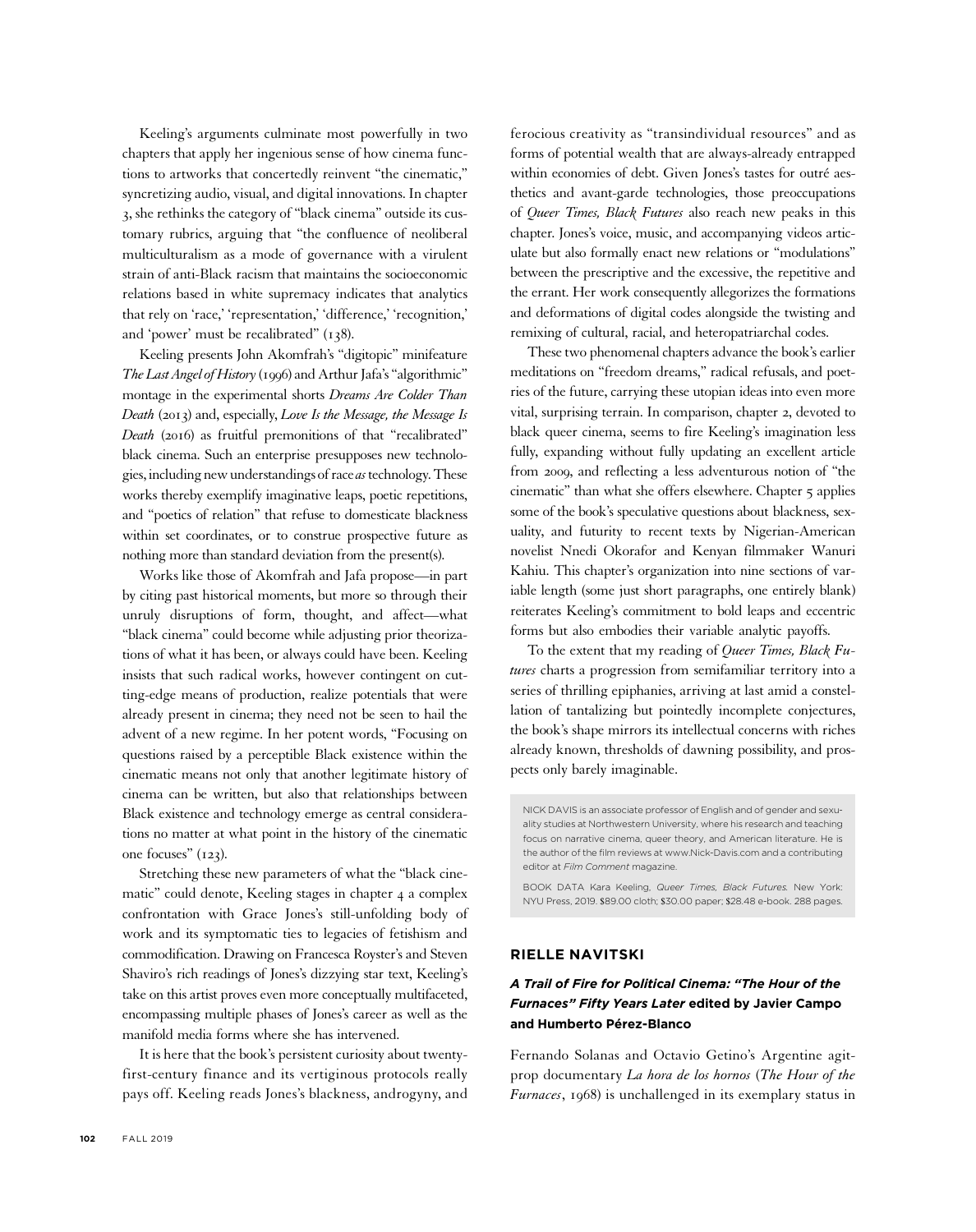English-language scholarship on political cinema. A Trail of Fire for Political Cinema: "The Hour of the Furnaces" Fifty Years Later, edited by Javier Campo and Humberto Pérez-Blanco, both investigates and reifies the film's prominence, joining a recent crop of scholarly books animated by reflections on the fiftieth anniversary of 1968. At least five recent anthologies and monographs, including Paul Douglas Grant's Cinéma Militant: Political Filmmaking & May '68, Mariano Mestman's edited volume Las rupturas del 68 en el cine de América Latina, Christina Gerhardt and Sara Saljoughi's anthology 1968 and Global Cinema, and Morgan Adamson's Enduring Images: A Future History of New Left Cinema, use that year's tumultuous events-from the student protests and workers' strikes in France to the Prague Spring's abortive turn toward democracy and the bloody massacre in Mexico City's Tlatelolco Plaza—as a lens for illuminating cinema's intersections with politics. It is telling that while the latter two books extend their consideration of 1968 to regions often marginalized in academic film studies, their focus on The Hour of the Furnaces perpetuates the film's position as the emblematic work of the politicized New Latin American Cinema movement. Now, in A Trail of Fire, the film is interrogated anew from both formalist and historical perspectives.

The volume is structured by the transnational and transhistorical points of contact mapped by the film's circulation, as well as the moments of misrecognition that have shaped its legacy within both the international left and the academy. Responding to these critical blind spots, the editors stress their aim of bringing canonical Euro-American readings of the film into dialogue with the work of the volume's mostly Argentine contributors ( $14$ ). A Trail of Fire's most compelling essays explore the affinities and disjunctures that emerged in the course of The Hour of the Furnaces's extended life onscreen and in scholarly discourse. Pablo Piedras's metacritical reflection highlights the ironically pivotal role of French and U.S. commentators—most notably Robert Stam, with his well-known claim that the film epitomized the convergence of the political and formal avant-gardes—in cementing its reputation, as it could not be screened openly in Argentina under the military regime of Juan Carlos Onganía. Similarly, Laura E. Ruberto and Kristi M. Wilson chart how the documentary's screening at the Pesaro International Film Festival—which famously ended with an impassioned audience carrying the filmmakers on their shoulders into the town square, where they encountered an ongoing students' and workers' demonstration—made it legible within currents of activism that rendered film festivals a politically contested site.

Mariano Mestman's study of the reception of The Hour of the Furnaces in Europe and North America highlights a more vexed moment of cross-cultural reading, chronicling, for example, how European spectators' incomplete understanding of the film's Peronist ideology sparked backlash from the orthodox left and led to the suppression of Peronist content from some prints screened in France (147–51). Clara Kriger persuasively argues that the seminal status accorded to The Hour of the Furnaces has contributed to the critical erasure of earlier documentary practices in Argentina, including the very documentaries and newsreels repurposed by Solanas and Getino for their chronicle of Juan Domingo Perón's first two presidential terms in the film's second part.

Another cluster of essays focuses on key intertexts for the film in the moment of its production. Ignacio Del Valle Dávila delves into the film's dialogue with Frantz Fanon's anticolonial thought, tracing specific allusions, revisions, omissions, and condensations in its written and spoken discourse. María Amelia García and Teresita María Victoria Fuentes evoke the documentary's resonances with foundational works of Argentine literature such as José Hernández's Martín Fierro and Esteban Echeverría's El matadero (The Slaughter Yard) and with the novels of the boom thatlike the New Latin American Cinema movement—marked the growing global marketability of the region's cultural production in the 1960s.

Tomás Crowder-Taraborrelli situates The Hour of the Furnaces within the contemporary emergence of rock nacional in Argentina, though the genre ultimately remains a structuring absence on a soundtrack featuring opera, indigenous instruments, African-derived drumming, and American soul. Taking experimental filmmaker Claudio Caldini's comparison of The Hour of the Furnaces with television as a point of departure, Clara Garavelli traces the film's glancing intersections with the just-emerging practice of video art, highlighting their shared appropriation and critique of televisual and advertising languages.

Three additional chapters offer formal and discursive analyses of the film, with Javier Campo focusing on its articulation of political discourse through a varied range of sound–image relations. Guillermo Olivera takes up the constitutive exclusion of the feminine, the queer, and the infantile from the ideal (masculine) revolutionary subject assumed by the film. Closing out the volume, Humberto Pérez-Blanco reads The Hour of the Furnaces as an essay film, stressing its complex construction of authorial and collective subjectivity, selfreflexivity, and enactment of the mechanisms of thought.

A Trail of Fire's wide-ranging approach is stimulating but ultimately not always satisfying. With the exception of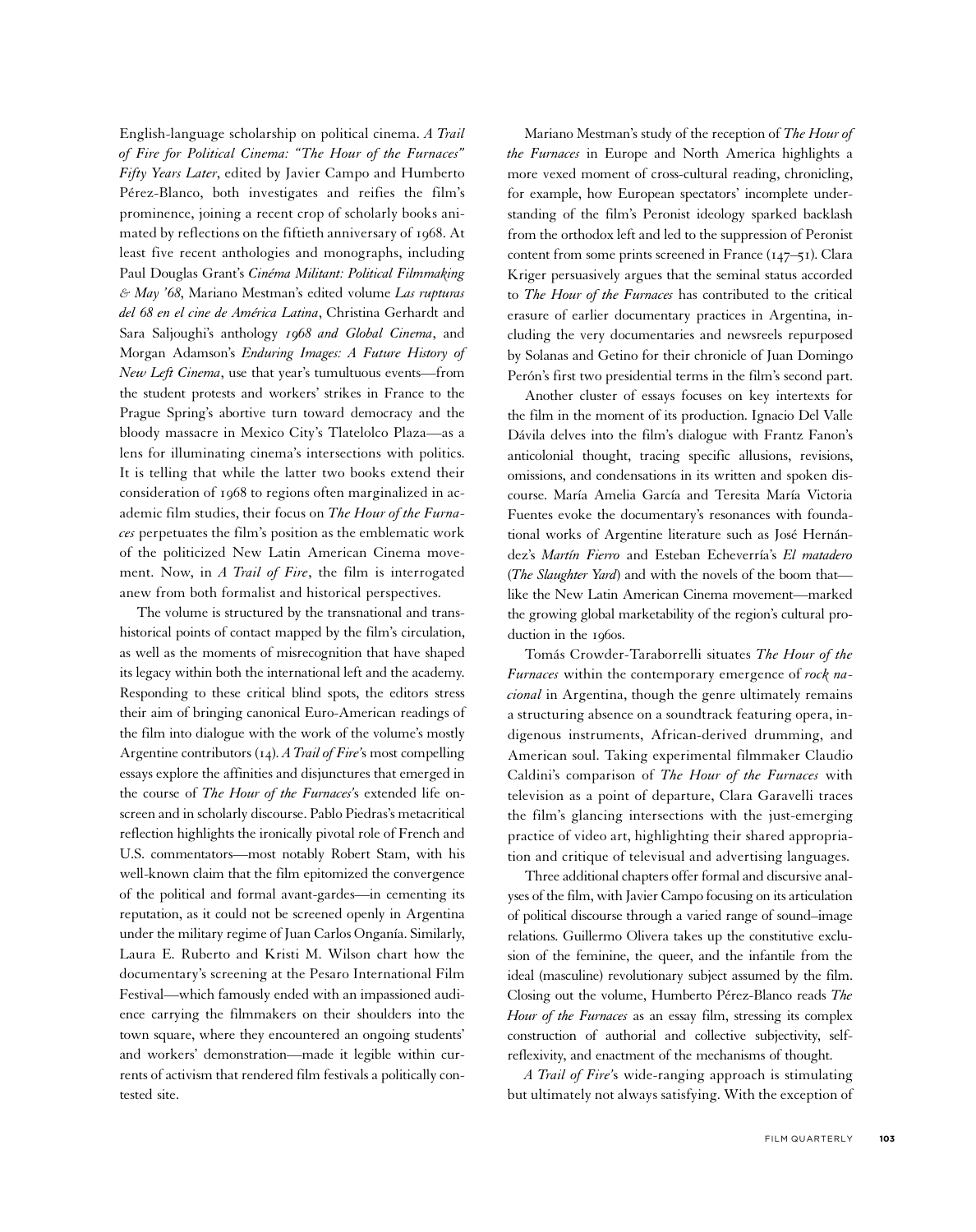Magalí Mariano and María Emilia Zarini's cogent analysis of Fernando Solanas's documentary output in the twentyfirst century—which they argue is marked by a turn away from formal experimentation correlated with the filmmaker's growing involvement in electoral politics—the volume offers limited consideration of The Hour of the Furnaces's contemporary resonances. In an afterword, Michael Chanan briefly considers the forms of political action and transnational circulation made possible by present-day digital technologies, but overall, the anthology has relatively little to say about the ideological and aesthetic investments that might shape the film's ongoing afterlife in the present.

In addition, A Trail of Fire's minimal attention to the reverberations of The Hour of the Furnaces elsewhere in the Global South is something of a disappointment, particularly given the film's explicit investment in a tricontinental project of decolonization. While Mestman mentions Mrinal Sen's appropriation of footage from the film in Padatik (The Guerilla Fighter, 1974), the polemics and practices attached to the concept of Third Cinema in Africa and Asia get short shrift here (143, 156). Overall, no doubt due to space constraints, the volume's twelve studies are sometimes too concise to match the epic scale and ambition of their shared subject. Despite these caveats, A Trail of Fire attests to how—extending the metaphor of the film and anthology's titles—the embers of the sixties' revolutionary energy can still be fanned to life in the present.

RIELLE NAVITSKI is assistant professor of theater and film studies at the University of Georgia. She is the author of Public Spectacles of Violence: Sensational Cinema and Journalism in Early Twentieth-Century Mexico and Brazil (Duke University Press, 2017) and coeditor of Cosmopolitan Film Cultures in Latin America, 1896–1960 (Indiana University Press, 2017).

BOOK DATA Javier Campo and Humberto Perez-Blanco, eds., A Trail of Fire for Political Cinema: "The Hour of the Furnaces" Fifty Years Later. Chicago: Intellect Books, 2019. \$106.50 cloth; \$77.19 e-book. 283 pages.

#### LINDA WILLIAMS

#### Front Lines of Community: Hollywood between War and Democracy by Hermann Kappelhoff, translated by Daniel Hendrickson

Front Lines of Community: Hollywood between War and Democracy is a book by a German writer that asks how the famously isolationist Americans became convinced of the value of risking their lives in a war that would cause huge sacrifice and death. The book's greatest innovation is to take seriously the notion that film genres form communities of feeling, and that on some level, communities of feeling can be a model for the way that genres actually work. Centrally, Kappelhoff argues that it was not through the creation of any heroic depiction of war that the American public was mobilized but by the fusion of the already well-established mode of melodrama into a new genre: the combat war film. Kappelhoff suggests that the pathos of sacrifice as witnessed in community, both in the combat unit and in the movietheater audience, was a key emotion leading to America's participation in World War II.

The book begins with a discussion of three fairly recent combat films looking back on World War II—Saving Private Ryan (Steven Spielberg, 1998), Windtalkers (John Woo, 2002), and The Thin Red Line (Terrence Malick, 1998)—before proceeding to two film treatments of the Vietnam War: Apocalypse Now (Francis Ford Coppola, 1979) and Platoon (Oliver Stone, 1986). Its first chapters are thus about films mostly familiar to contemporary audiences. (Windtalkers, John Woo's commercial failure, is the outlier here since it was not popular in the United States and remains relatively unfamiliar.)

In the remaining chapters, Kappelhoff traces a more detailed history of the genre's formation, from early propaganda documentaries of the  $Why$  We Fight (1953) series through the fiction films forming the matrix of the combat-film genre—from They Were Expendable (John Ford and Robert Montgomery, 1945), The Sands of Iwo Jima (Allan Dwan, 1949), and The Steel Helmet (Sam Fuller, 1951) through Full Metal Jacket (Stanley Kubrick, 1987), Redacted (Brian De Palma, 2007), and beyond.

In contrast to Jeanine Bassinger's earlier The World War II Combat Film: Anatomy of a Genre, Kappelhoff avoids taxonomies. Instead of grouping genres as shared types of actions, iconographies, and represented worlds, he argues that the raw materials of the genre are built out of caches of personal and collective mediated memories, such as the much-circulated news photo of a shell-shocked marine, eyes vacant, frozen in fear, that graces his cover. Arguing that the genre has never been about the deeds of war heroes but rather the "melodramatic depiction of the suffering individual soldier," he further insists that "the pathos of the genre" elicits "compassion for this suffering man, not his heroic transfiguration" (67).

Where German propaganda aimed at the fusion of the hero with the mass, or with its leader, in the American context, the soldier remains an individual even as the success of the combat unit often depends upon some degree of egoless merger with the corps. In a compelling comparison between Frank Capra's Prelude to War (1942) and Leni Riefenstahl's Tag Der Freiheit: Unsere Wehrmacht (1935)—both masterful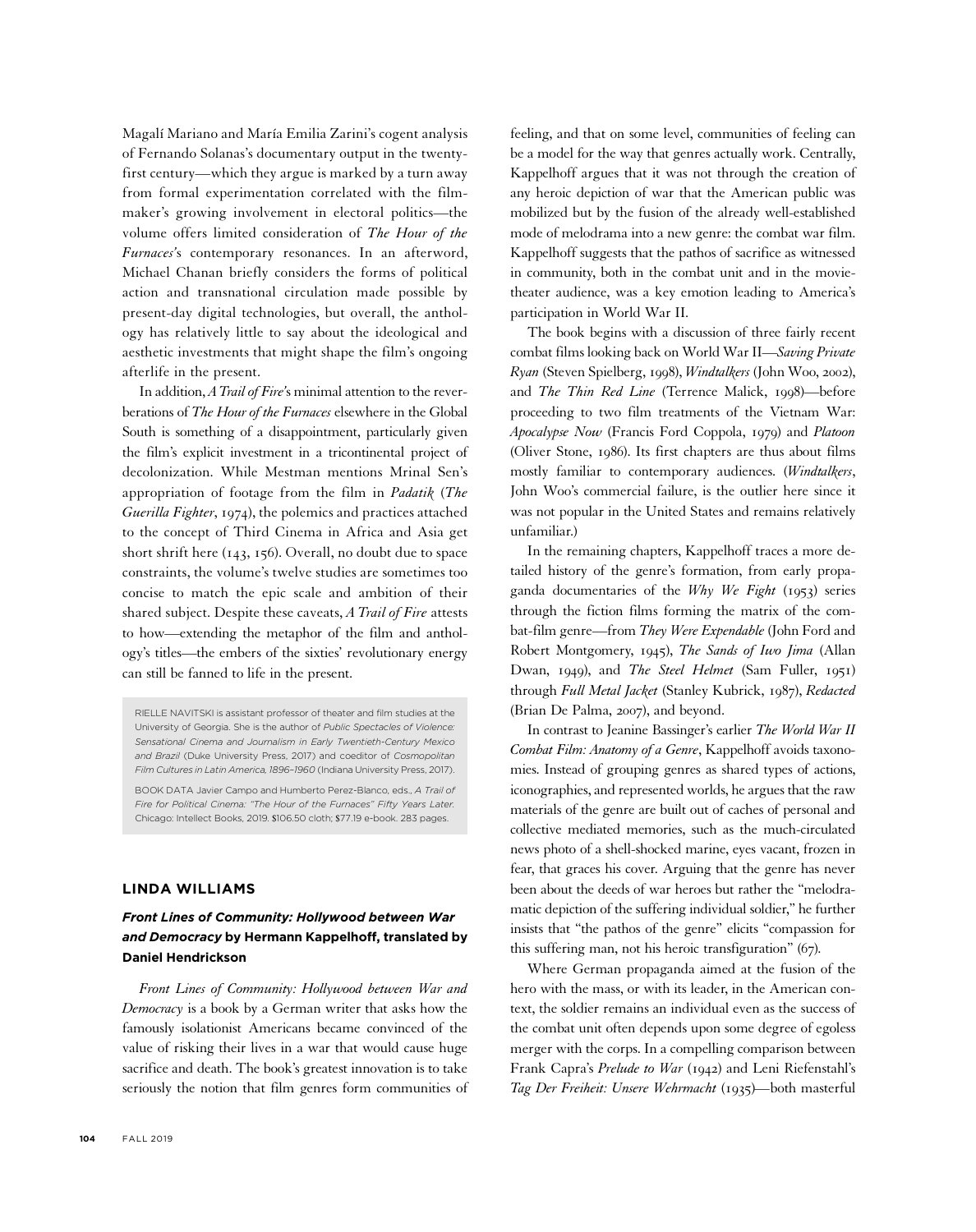pieces of documentary war propaganda—Kappelhoff shows how Capra's mastery of the "sentimental pathos" of the "family melodrama"(62) worked to the advantage of celebrating American democratic freedom.

From an American critic, such a pronouncement championing American individualism, freedom, and democracy might seem facile. From a German critic, whose father and grandfathers presumably fought for the opposition in the same war, it might seem to overly idealize the values of the conquering enemy. However, the rest of the book follows the war genre through some decidedly less triumphalist wars and delves deeper into questions of democracy, genre, and community. Though it sometimes suffers from an absence of U.S. historical detail (such as the end of the draft after the Vietnam War, leaving the discussion of post–Vietnam War films a little wanting), what fascinates in Kappelhoff's study is his striking claim that the recourse to melodrama goes to the heart of the viability of democratic traditions—to be found in popular moving-image culture.

Frontlines of Community's fundamental recognition of the operation of melodrama in the war film is an important contribution to the field. Recognizing that there can be no heroic action without a preexisting feeling of community, and taking the notion of feeling quite literally, Kappelhoff works to understand the links between common feeling, community building, and melodrama. Arguing that most studies of the war genre begin to read at some point as if they were analyzing works of literature rather than an audiovisually shared perception of a world, he turns to phenomenology, especially via Vivian Sobchack and Stanley Cavell, to emphasize the importance of generically shared perceptions and "worlds viewed" in the film medium.

Ultimately aiming to understand the relation between "genre poetics and politics" (79), Kappelhoff seems to equate the ways of making a genre seem new with the larger process of poetic production. Rather than invoking genre as responding to repetitious formulas, he understands it as a mediated way of discovering new forms of individuality. However, when he argues—following Deleuze, Rorty, and Rancière—that genre poetics and politics in turn become "poetology," something that becomes a challenge to classical or rule-governed poetics, I begin to scratch my head.

The book works best when it does not ascribe to melodrama any sinister ideological manipulations and instead prefers to fathom how American audiences simultaneously felt the pain, sacrifice, and suffering of American soldiers as individuals, even as they saw the need for military conformity. Frontlines of Community is an apt title

given the insight that individuals who give up their precious right to individuality—say, when they become part of a platoon or unit—nevertheless do not fully merge into the community. This, Kappelhoff asserts, is the basic conflict that "defines and structures the genre, the irreconcilable opposition between the political and the military forms of community" (67).

I must come back, though, to Kappelhoff's provocative adoption of the melodramatic mode as a way out of the circular problem of genre study that views genre only as conventions of narrative and iconography. While he seems to want to follow Christine Gledhill's groundbreaking work on melodrama in its relation to genre, and to discover a "poetic logic" in genre making at the heart of commercial genre production, Kappelhoff does not actually follow through on Gledhill's insight that melodrama cannot be understood as a singular genre and must be understood modally. Rather than understanding the complexity, multiplicity, and pervasiveness of the melodramatic mode, he reduces melodrama (despite calling it a modality) to one single emotion: namely, what he chooses to call sentimentality.

For all his insights, Kappelhoff thus ends up naming the sentimental sadness of the melodrama, the "laughing of the comedy, the scariness of the horror genres, the suspense of the thriller" as if these were aesthetic modalities constructing "the communal fabrication of a common world" (96). As a result, he cannot grasp the sense of melodrama as a machine capable of mobilizing a range of strongly felt generic emotions that go beyond pathos to the exhilaration of physical action, the suspense of too late or in the nick of time, righteous indignation, and so on. Melodrama, especially in its more capacious modal extensions, cannot be limited to one emotion, one kind of action, one kind of mood.

Too often, when he utters the phrase "melodramatic mode," Kappelhoff seems to reduce it to just sentimental pathos of the so-called woman's film or family melodrama type. However, he seems on the right track when he places shared experiences of feelings first. The basic notion that emotions are important to genre study remains central to his thinking, as does the idea that genres are all about the communal fabrication of a common world. Further, because the combat film was an entirely new genre, developing out of World War II with no prior existence in theater or novel, his historical observations about it are full of insights that have not been previously made. This is a book to read precisely for its ambition to synthesize film theory in new ways. Even if the argument sometimes stumbles, Kappelhoff's erudition is both impressive and thought-provoking.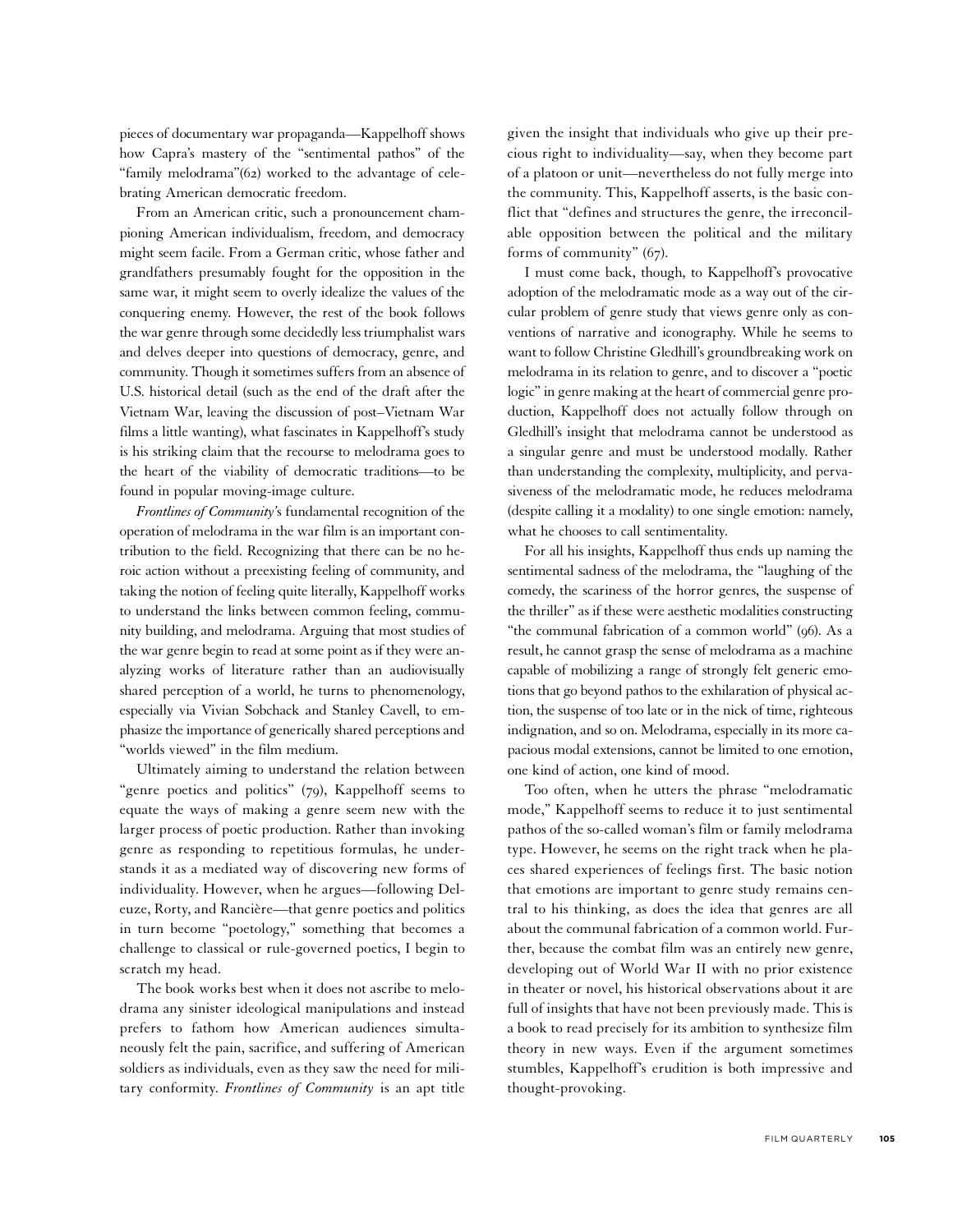LINDA WILLIAMS is professor emeritus in the Departments of Film and Media and of Rhetoric at the University of California Berkeley. Her recent publications include On "The Wire" (Duke University Press, 2014) and Melodrama Unbound: Across History, Media, and National Cultures (Columbia University Press, 2018), coedited with Christine Gledhill.

BOOK DATA Hermann Kappelhoff, Front Lines of Community: Hollywood between War and Democracy. Translated by Daniel Hendrickson. Berlin: De Gruyter, 2018. \$80.99 cloth; \$56.99 e-book. 388 pages.

#### LEO GOLDSMITH

#### The Technical Delusion: Electronics, Power, Insanity by Jeffrey Sconce

We've all had the experience: one day you are idly chatting about Doritos or having to clean your windows, and the next an ad appears on Facebook or Instagram for nacho-cheeseflavored tortilla chips or the Original Squeegee. Sometimes it seems as if mere proximity to certain products will prompt messages from your smartphone about exciting offers and where to find them. Weren't you just thinking that you needed to buy more dish soap? It's almost as if your phone is listening to you, tracking you, in an effort to understand your habits and desires so that it can influence your behavior.

Only a few years ago, most would think that such seemingly paranoid reactions belonged to the realms of the mentally infirm. Perhaps these anxieties were rooted in prescience. Since the advent of such technological innovations, the notion that electronic media serve as instruments for remote mind control that are puppeteered by shadowy, Mabuse-like figures has been consistent—and consistently entertaining. But what once was regarded as a symptom is now accepted as something that is part of one's daily life: your phone  $i\bar{s}$  indeed listening to you (via its built-in mic); your web browser really is sending you subtle provocations to do or purchase certain things (by tracking habits and tastes through those innocent-sounding "cookies" that then feed complex algorithms). As much as tech companies like Facebook may deny that they engage in such brainwashing and targeted advertising ploys, the quotidian experience of networked technologies has become one that fosters a low-level paranoia to which many "users" are now largely resigned.

Without a doubt, contemporary experiences with being tracked by such electronic devices must have prompted Jeffrey Sconce to write The Technical Delusion: Electronics, Power, Insanity, in which he investigates the relationship between electronic media and the rise of mental disturbances, which all too often accompany technology's various innovations and permutations. Sconce's richly detailed and frequently entertaining book is loaded with medical case studies, media spectacles, pseudoscience, material culture, conspiracy theories, and the occult.

Sconce begins his historical analysis in the eighteenth century when galvanism—the application of electricity to (usually dead) muscles—emerged as a speculative method for physiological study. Inspiring both wonderment and anxiety about electricity's effects on organic matter, galvanism serves as a harbinger for ever more elaborate speculation and concern about the human body's relationship with electronic media. (It also inspired and informed the experiments with dead flesh in Mary Shelley's Frankenstein.) In building this historical genealogy of conditions still being experienced, The Technical Delusion suggests that there has been an ongoing, albeit gradual, intensification of delusions and hallucinations alongside the burgeoning of technological innovation.

Arrayed across five central chapters, Sconce offers a sense of this trajectory through a structure that pivots back and forth in time, tracking the links between past and present. The first two chapters, "The Technical Delusion" and "Chipnapped," lay out key terms and debates around mental health and technology in both American and European contexts and offer up examples from early technologies in order to consider recent phenomena. The next two chapters, "The Will to (Invisible) Power" and "The System," address the period from the eighteenth century through the postwar period. And a final chapter, "Targeted Individuals," brings the reader back once again to the present moment.

Sconce's deft and fluid movements back and forth across time periods allow him to elucidate a comparative history that averts any simplistically linear or "evolutionary" sense of the histories of science and technology. As Sconce indicates, today's understanding of psychosis or magnetism may be more complex now than it was two centuries ago, but by no means should this suggest any achievement of full omniscience. Indeed, one of Sconce's key insights is that the concern that modern generations have about the psychophysical effects of electronic media on the individual and/or collective mind is remarkably consistent with how earlier incarnations of electronic media were received at the time.

To his credit, Sconce quite judiciously examines the complex correspondence between electronically mediated devices and mental health without oversimplifying it. Much like Madness and Modernism, Louis A. Sass's earlier landmark study of the close affinities between modernist art and schizophrenia, Sconce does not so much seek causal explanations as track the ways in which discourses surrounding electronics and psychosis echo and feed off one another across time. Avoiding simplistic explanations (or specious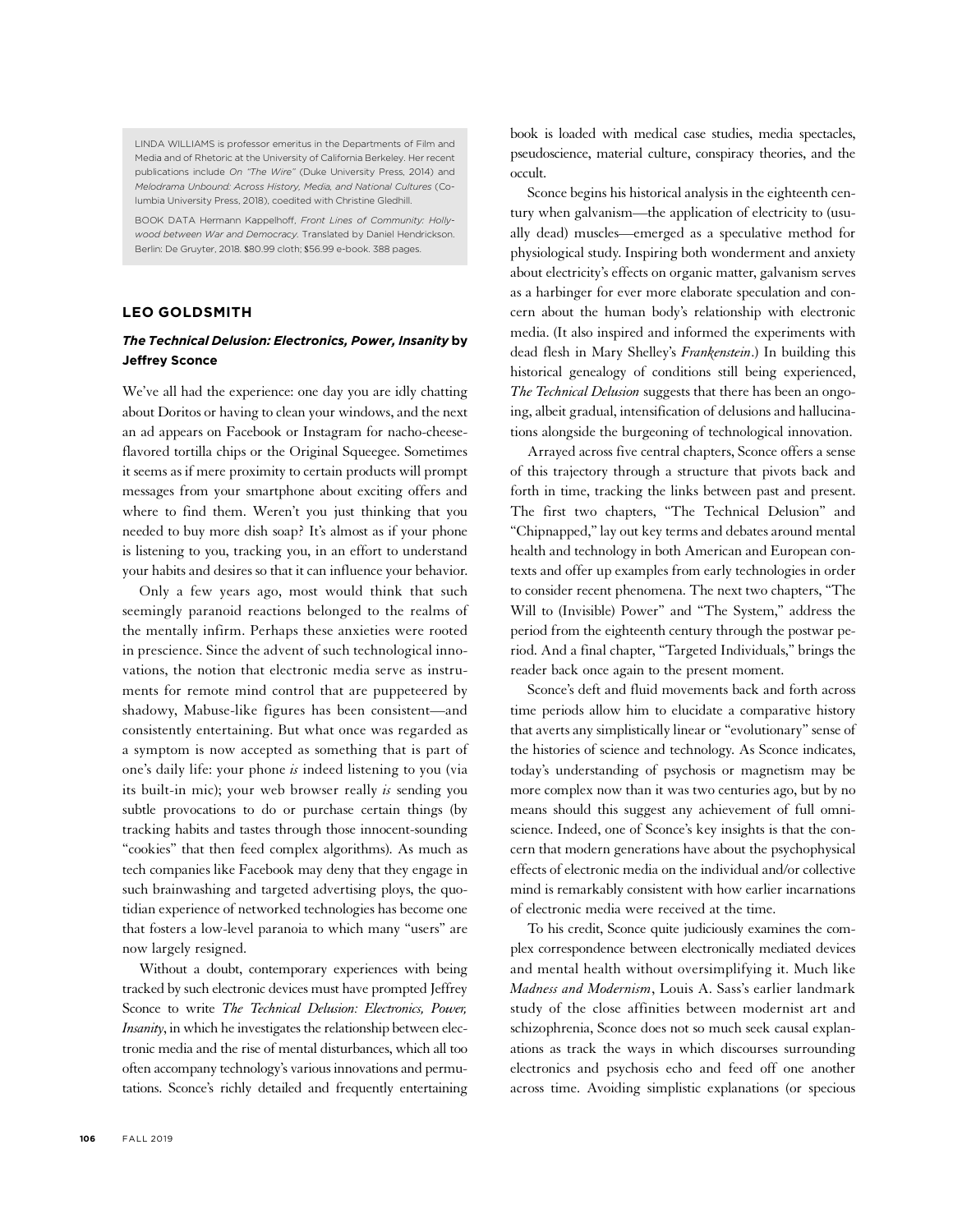universalisms) for technology's effects on the mind, Sconce gestures toward a much broader study of the relations between media and mental health, concocting an analysis that melds approaches from psychoanalysis, media theory, philosophy, and cultural history.

Along the way, Sconce adroitly navigates the boundaries between empirical research, critical theory, and outright quackery. For example, the book has luminaries such as Sigmund Freud, Marshall McLuhan, and Jean Baudrillard sharing its pages with infamous case studies that include the German paranoiac memoirist Daniel Paul Schreber, Bettelheim's Joey the "Mechanical Boy," and the prolific pop ranter Francis E. Dec. Sconce further layers his analysis by engaging such disparate references as John Lennon's murderer, Mark David Chapman; sci-fi writer Philip K. Dick; and actorturned-"targeted individual" Randy Quaid.

Sconce has developed his own distinctive mediahistoriography mode that considers works belonging to the esoteric and marginal alongside those that might be considered canonical. His methodology is radically nonhierarchical; it skillfully leapfrogs from more established theoretical paradigms to conspiracy theories. In his previous book, Haunted Media: Electronic Presence from Telegraphy to Television, Sconce found a connection between trash culture and certain artifacts of "cultural detritus" or "paracinema." In this sense, The Technical Delusion is a clear extension of his previous scholarship. Here, however, he seems to question what, after all, distinguishes more established notions such as the modernity thesis or theories of the unconscious from such "dodgier" theoretical gambits as mesmerism, or the elaborate speculations around Project MKUltra, or even Pizzagate. Sconce's point is not that there is no difference, of course, but rather that these ideas that emanate from adjacent cultural phenomena are in scant dialogue with each other within the scope of scholarly inquiry, either because of established snobbery or because they are taken up too slowly in academia. His work, avoiding such barriers, finds artifacts such as ectoplasm, ray guns, and earbuds to be just as compelling as objects of study as gramophones, films, and typewriters.

Sconce, it must also be said, is that rarest of academic figures: the funny scholar. Few recent works of media scholarship could be said to be, even occasionally, laugh-out-loud hilarious. But alongside evenhanded appraisals of delicate subjects such as mental illness and conspiracy theories, Sconce manages to deliver his salient points with comedic flair, frequently punctuating his analyses with unexpected jokes about Trump, adult men complaining about lady ghostbusters, and dick pics; absurdist neo-acronyms (such as

the "Just Ubiquitous Internet of Computing Everything and You," or "JUICEY"); and weird asides (for example, an oddly compelling disquisition on shit as analog, or at least nondigital, media). It comes as no surprise to learn that Sconce is a great presence on Twitter. If The Technical Delusion, for all its many insights, does occasionally feel like a compendium of well-contextualized case histories, its accessibility and flair would make it worth the cover price alone. But, indeed, the book holds a good deal more than that and, better yet, it's not trying to control your mind!

LEO GOLDSMITH is visiting assistant professor of screen studies at Eugene Lang College of Liberal Arts at The New School. He is a coauthor, with Richard Porton, of Robert Stam's Keywords in Subversive Film/ Media Aesthetics (Wiley-Blackwell 2015) and is writing a book with Rachael Rakes about the filmmaker Peter Watkins (Verso, forthcoming).

BOOK DATA Jeffrey Sconce, The Technical Delusion: Electronics, Power, Insanity. Durham, NC: Duke University Press, 2019. \$29.95 paperback; \$109.95 cloth; \$29.95 e-book. 448 pages.

#### FRANCES GUERIN

#### Aesthetic Spaces: The Place of Art in Film by Brigitte Peucker

Few would disagree that the cinema is a hybrid medium. It has been variously understood as developing from philosophical toys, visual cultures, and urban entertainment, as well as the nineteenth-century novel. As such, the cinema is often considered the bastard child of other arts and visual media. In the first half of the twentieth century, this inherent hybridity was arguably one of the factors motivating the earliest theorists to identify cinema's ontological specificity and, as a result, claim its legitimacy as a unique artistic medium. In Aesthetic Spaces: The Place of Art in Film, Brigitte Peucker demonstrates that not only does the cinema carry other art forms in its genes but, in the case of the modernist films she analyzes, it culls from, re-presents, and manipulates other artworks and art forms in order to interrogate and expand its boundaries. Peucker's investigation runs counter to the claims of many classical and contemporary film theories regarding cinema's ontological specificity. For her, hybridity is the very quality that makes cinema unique.

Across seven chapters, Peucker argues that modernist films characteristically do not, in fact, seek to distinguish themselves from painting, sculpture, theater, performance, puppetry, and/or literature. Rather, they interface with the aesthetic language of other art forms in order "to critique and renew cinema at different moments of its history" (14). For her analysis, she relies on such films as Alfred Hitchcock's Marnie (1964), Michelangelo Antonioni's Il deserto rosso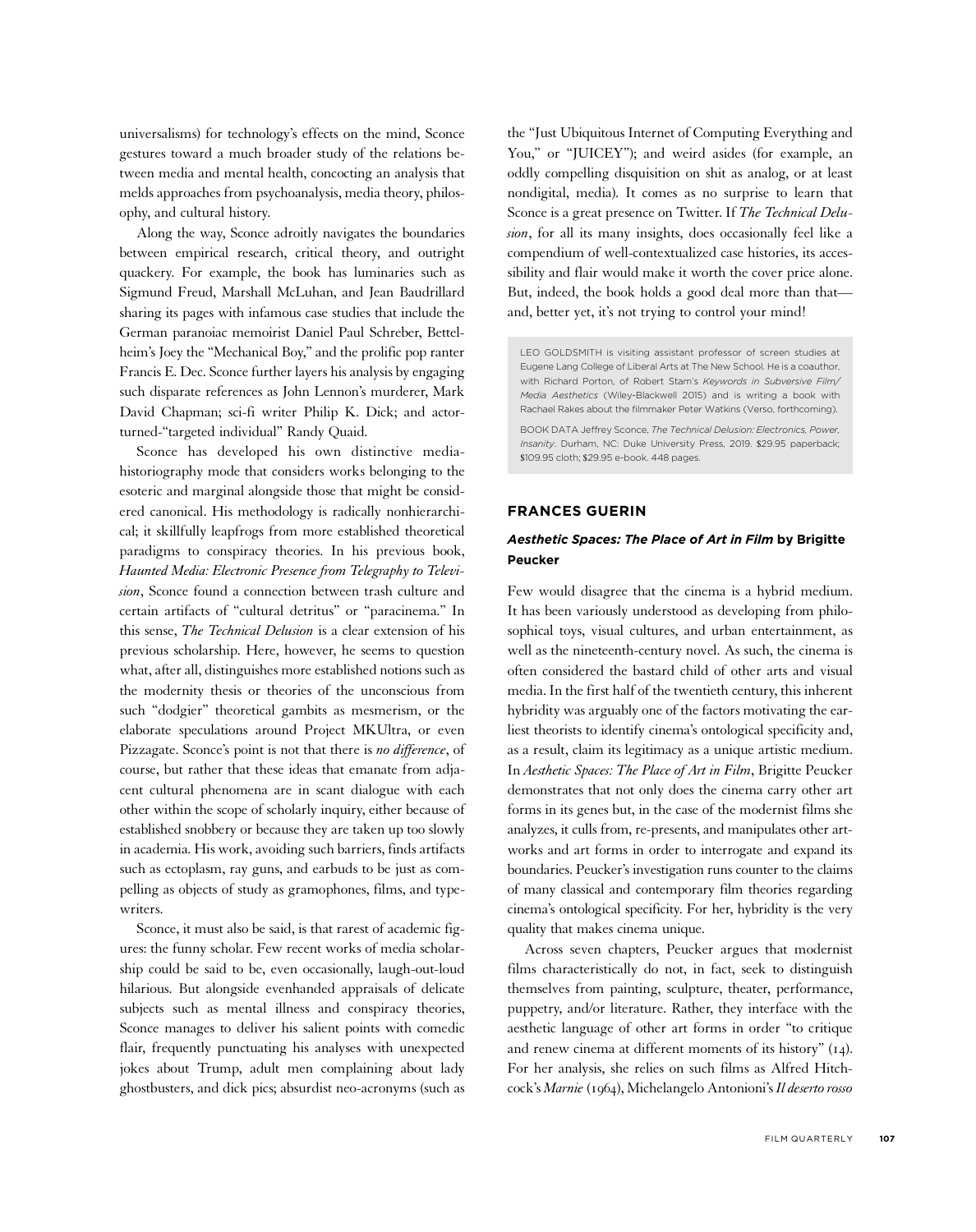(Red Desert, 1964), Agnès Varda's Les glaneurs et la glaneuse (The Gleaners and I, 2000), and Peter Greenaway's The Cook, the Thief, His Wife, & Her Lover (1989).

Peucker focuses on the cinematic articulation of space, spectator, frame, color, props, decor, and actor, dedicating a chapter to each. She contends that her chosen modernist films consciously re-present the aesthetic and formal properties of other artworks in a manner that not only challenges their own boundaries but also pushes beyond those of the cinema as a medium. As such, Peucker's intervention into the debates about cinema today is to contend that, far from becoming obsolete in the aftermath of the invention of digital image making, the cinema continues to redefine itself, precisely by gleaning from the "traditional" arts.

Peucker travels a similar path in each chapter: she leads the reader through a meticulous discussion of how individual paintings, performances, plays, poems, and other texts accrue meaning in the films she explores. At the conclusion of each chapter, Peucker considers each film's broader themes and hermeneutics in light of its engagement with other art forms. In one compelling example, she points out that Rainer Werner Fassbinder places a cropped and enlarged version of Nicolas Poussin's Midas Giving Thanks to Bacchus as "wallpaper" in the mise-en-scène of his Die bitteren Tränen der Petra von Kant (The Bitter Tears of Petra von Kant, 1972). In Peucker's assessment, Poussin's image functions throughout the film as mirror to, script for, and explanation of the action.

In addition, she contends that the camera, framing, and performances interact with Poussin's painting to blur both the world of the painting and that of the film's diegetic reality. As she puts it, "[I]mpressions of depth [are] collapsed," which allows The Bitter Tears of Petra von Kant to create an "intermedial space," inviting the film's spectator to immerse herself in the hybrid, "painterly, theatrical, and filmic" world of pure performance (80). Peucker locates the playing out of the film's themes, such as the complexities of sexual and relational identity, in the filmic consequences of this appropriation of Poussin. Lastly, she argues that the entwining of painting and film, the "spilling over of Poussin's tableau into the theatrical space of actor interaction—and into spectatorial space" in turn mirrors Fassbinder's "authorial 'identity,'" as it "colors narrative and mise-en-scène alike" (84). Ultimately, Peucker's approach enables her to unearth multiple layers of meaning to reveal the film's integral dependence on other art forms.

Aesthetic Spaces is immensely readable. As distinct from the current work on "intermediality," it is also noteworthy for its focus on the films under discussion, avoiding extensive theoretical digressions and yet steeped in philosophical and theoretical rigor. She deftly marries film theory with traditional art theory and criticism, invoking the work of Heinrich Wölfflin, Alois Riegl, Erwin Panofsky, and also such contemporary art critics as Svetlana Alpers and Norman Bryson. Peucker impressively pulls together diverse strands of criticism to build a rich and novel foundation for analyzing cinema. In doing so, she provides a substantial intervention into the otherwise undertheorized, and often cursorily understood, relationship between film and the traditional arts as it is explored in film studies today.

The freshness of Peucker's perspective derives from her assertion that, in spite of the arrival of the digital image, the cinema continues to burgeon and that, with it, film theory and criticism are obliged to remain fluid and negotiable to meet the challenges of the changing medium. Peucker brings a new perspective to widely discussed films, implying that cinema develops through an ongoing renewal of its conversation with the other arts.

Several undercurrents wind through the chapters, prompting a reconceptualization of a number of accepted assumptions of classical and contemporary film theory and criticism. Again, to give an example: even though her own argument is built on André Bazin's claims regarding the distinctions between theater, painting, and the cinema, Peucker suggests that today, "faced with films that flaunt their hybridity, we think somewhat differently about medium specificity, about the conditions that separate—and join—the arts" (156). Peucker looks back on Bazin's arguments, as well as those of other canonical thinkers such as Rudolf Arnheim, Noël Burch, Stephen Heath, and Gilles Deleuze, and updates them to offer a twenty-first-century understanding of seemingly familiar films.

Another of Peucker's resonant claims sets the stage for a notion of film spectatorship that is very different from that developed by twentieth-century film theory. Namely, she reconceives the spectator–cinema relationship. In her discussion of the "unstable diegetic realities" of the films, she highlights their tendency to break the fourth wall again and again threatening to enter, and sometimes actually entering, the space occupied by the film spectator. When paintings such as Rembrandt's The Night Watch are brought to life in Peter Greenaway's Nightwatching (2007) and Balzac's The Hidden Masterpiece finds its way into Jacques Rivette's La belle noise $use (1991)$ , "a continuity [is created] with the theatrical world of the film," and an "immersive space" emerges (68). This immersive space is fabricated when "spectatorial space extends into the space of representation" (76).

Effectively, when characters in the film's diegesis perform the parts of those in the painting, or when characters, props,